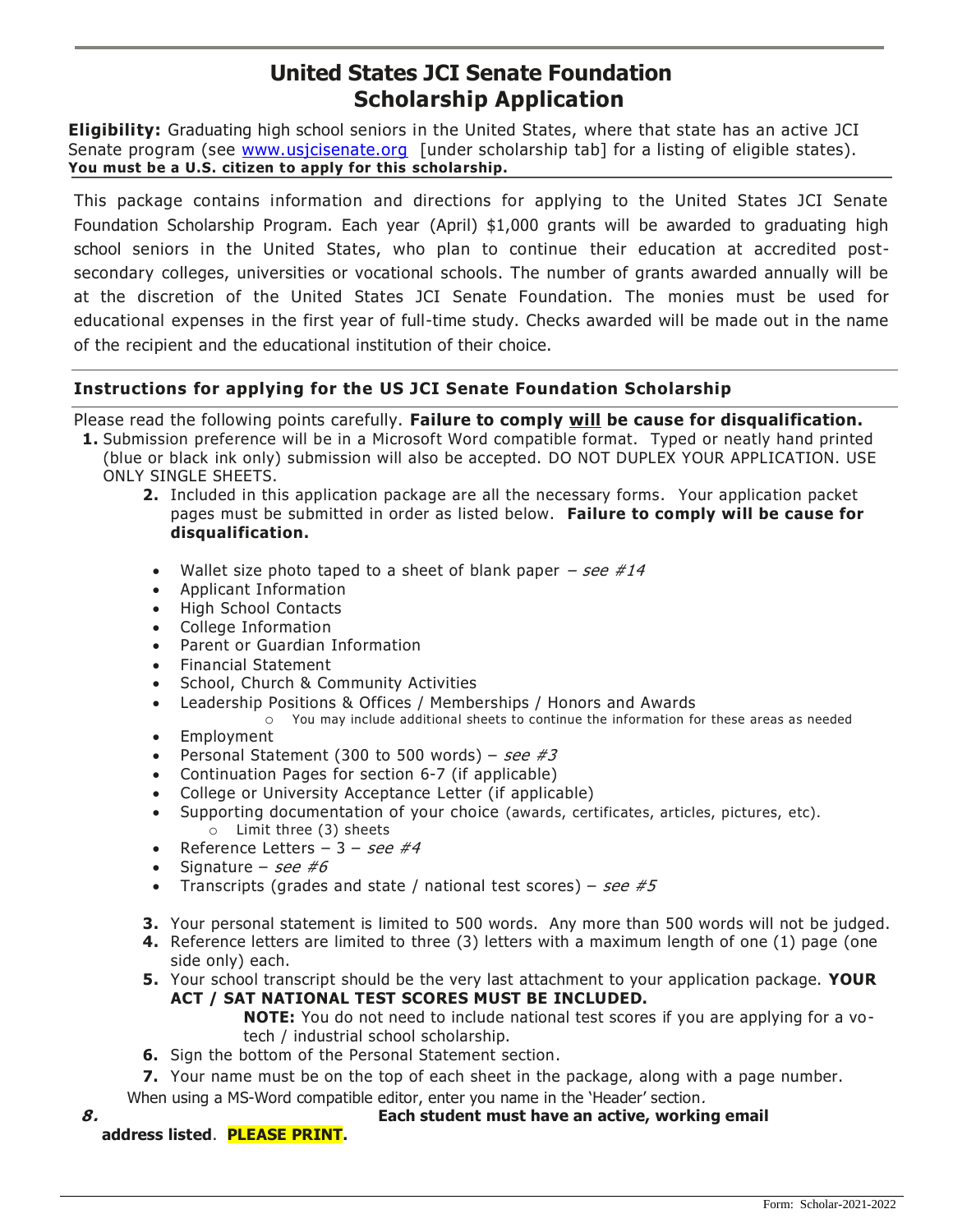- **9.** All materials **MUST** be submitted under one cover. Materials sent in multiple mailings will **NOT** be accepted.
- **10.**Your application must be postmarked no later than **January 14, 2022** to the State Scholarship Chairman listed under your state.

## **11. NO electronic submissions will be accepted**.

- **12.** Do not include these first two pages of instructions in your reply.
- **13.** Your application will be evaluated by persons outside of your area so **do not** use acronyms for items such as; clubs, programs, event, or awards where they are not national programs. Where the name of the item is not self explanatory, include a description. Example: REACH or J. Doe Memorial Award, should include a description such as: St. Thomas Methodist REACH program to feed the homeless, J. Doe Memorial Award for Top Female Tennis player.
- **14.** You must include a 2.5 X 3.5-inch head shot photograph for use in our National publications. This photo should be taped to a white sheet of paper with your name and state on the page under the photo. By signing the application, you agree that your name and photo may be used as part of the public relations of the US JCI Senate, the US JCI Senate Foundation and their affiliates such as the associated state programs.

## **15.To submit your application package:**

Refer to the website [www.usjcisenate.org](http://www.usjcisenate.org/) under the scholarship section. Locate the state where you live and submit your application to the state chairman. The due date is **postmarked January 14,** 2022. **If your state is not listed, you are not eligible**. Do not submit the application to any address on the web page except those under the State Scholarship listing section (packages submitted to the wrong address will not be forwarded).

**No electronic submissions will be accepted.**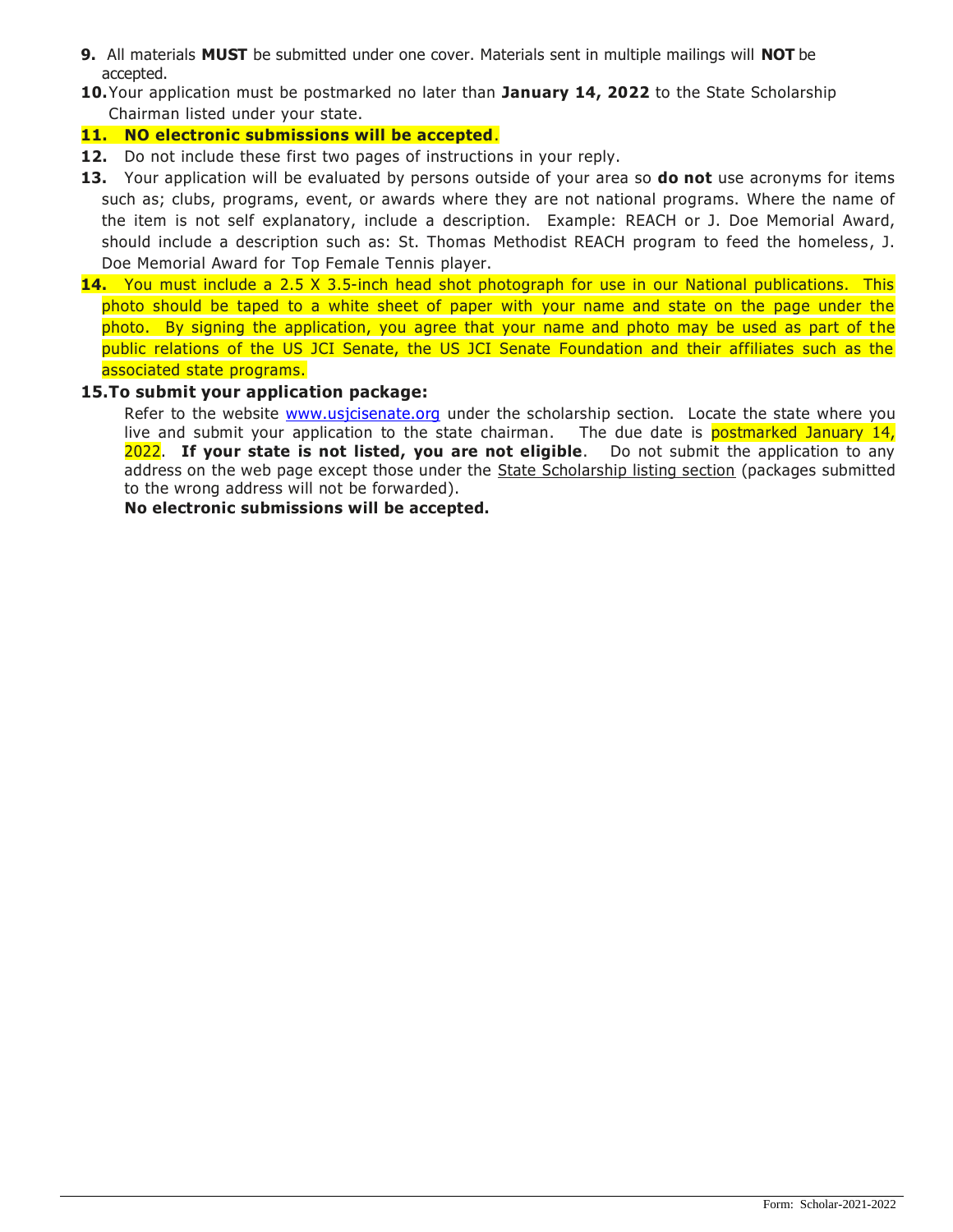# **United States JCI Senate Foundation Scholarship Application**

### **1. Applicant Information**

| <b>Applicant Name</b>              |                      |                          | Date of Application |
|------------------------------------|----------------------|--------------------------|---------------------|
| Applicant Home Address             |                      | Applicant e-mail address |                     |
| City                               | State                | Zip Code                 | <b>Phone Number</b> |
| Are you a U.S. Citizen (check one) | $\Box$ Yes $\Box$ No |                          |                     |

### **2. High School Information**

| Name of applicants High School                 |       | Principal or Counselor Name |                     |
|------------------------------------------------|-------|-----------------------------|---------------------|
| Address & City                                 | State | Zip Code                    | <b>Phone Number</b> |
| High School E-mail contact (name and position) |       |                             |                     |

#### **3. School Information**

Name of College or University you plan to attend

| Address                                                                                                                 | City | State | Zip Code |
|-------------------------------------------------------------------------------------------------------------------------|------|-------|----------|
| Have you been accepted to this College or University<br>$\Box$ Yes (if yes, attach copy of acceptance letter) $\Box$ No |      |       |          |

# **OR\_\_\_\_\_\_\_\_\_\_\_\_\_\_\_\_\_\_\_\_\_\_\_\_\_\_\_\_\_\_\_\_\_\_\_\_\_\_\_\_\_\_\_\_\_\_\_\_\_\_\_\_\_\_**

Name of Trade School / Vocational / Technical Institute you plan to attend

| Address                                                                                           | City | State | Zip Code |
|---------------------------------------------------------------------------------------------------|------|-------|----------|
| Have you been accepted to this school<br>Yes (if yes, attach copy of acceptance letter) $\Box$ No |      |       |          |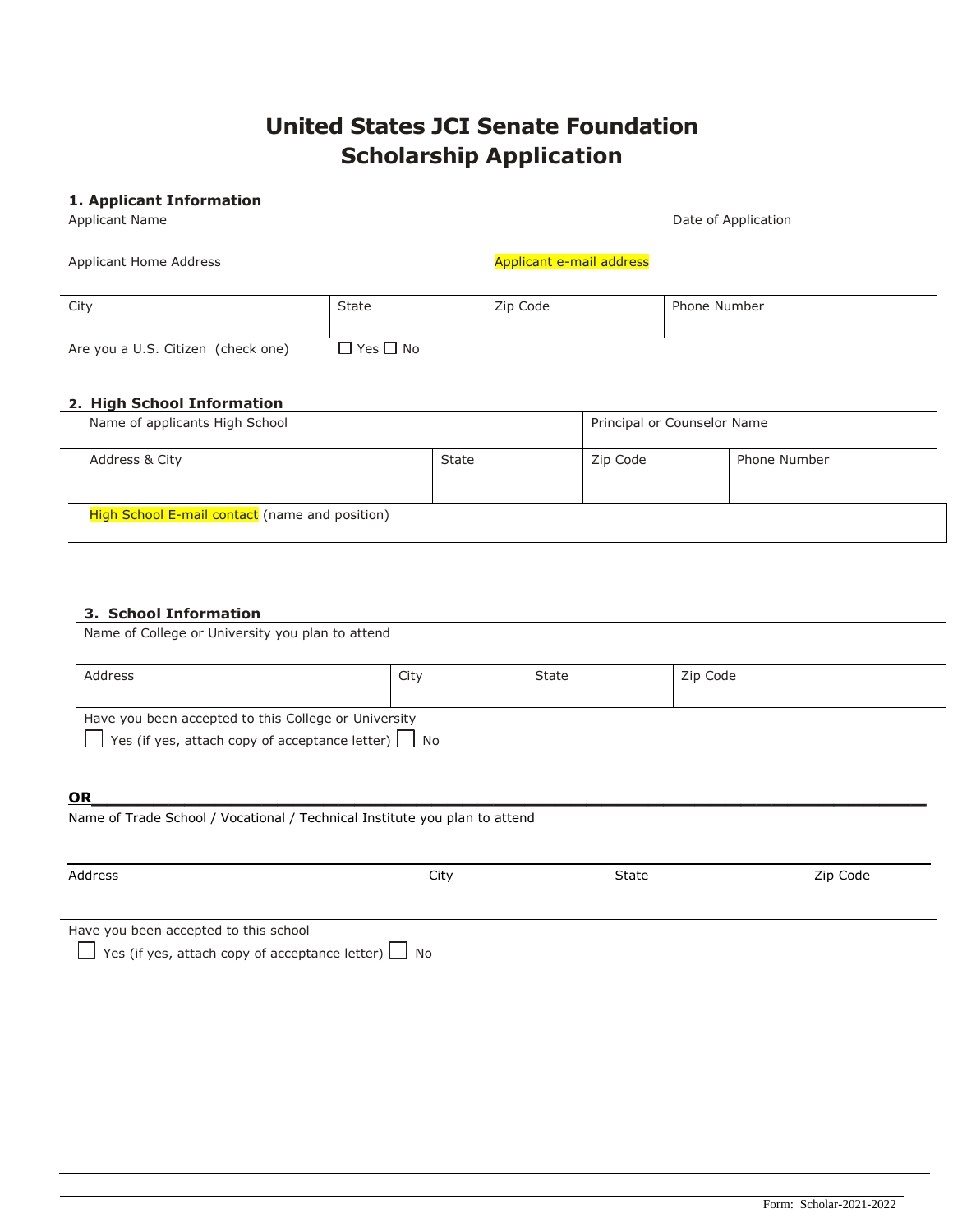# **4. Parent or Guardian Information**

| <b>Father's Name</b>                                                                                                                                             |       | Check here if father is deceased |                                  |            |              |    |
|------------------------------------------------------------------------------------------------------------------------------------------------------------------|-------|----------------------------------|----------------------------------|------------|--------------|----|
| Father's Home Address                                                                                                                                            |       |                                  | Occupation                       |            |              |    |
| City                                                                                                                                                             | State | Zip Code                         | Phone Number                     |            |              |    |
|                                                                                                                                                                  |       |                                  |                                  |            |              |    |
| <b>Mother's Name</b>                                                                                                                                             |       |                                  | Check here if mother is deceased |            |              |    |
| Mother's Home Address                                                                                                                                            |       |                                  |                                  | Occupation |              | Ch |
| City                                                                                                                                                             | State | Zip Code                         | Phone Number                     |            |              |    |
|                                                                                                                                                                  |       |                                  |                                  |            |              |    |
| Do you have a Step-Parent or Guardian other than your Parents: $\Box$ Yes $\Box$ No<br>If YES, provide the following information<br>Step Parent or Guardian Name |       |                                  |                                  |            |              |    |
| Home Address                                                                                                                                                     |       |                                  |                                  | Occupation |              |    |
| City                                                                                                                                                             |       | State                            |                                  | Zip Code   | Phone Number |    |
| List in chronological order the names of your brothers, sisters or other persons dependent upon your parents for support                                         | Name  |                                  |                                  | Age        | Relationship |    |
|                                                                                                                                                                  |       |                                  |                                  |            |              |    |
|                                                                                                                                                                  |       |                                  |                                  |            |              |    |
|                                                                                                                                                                  |       |                                  |                                  |            |              |    |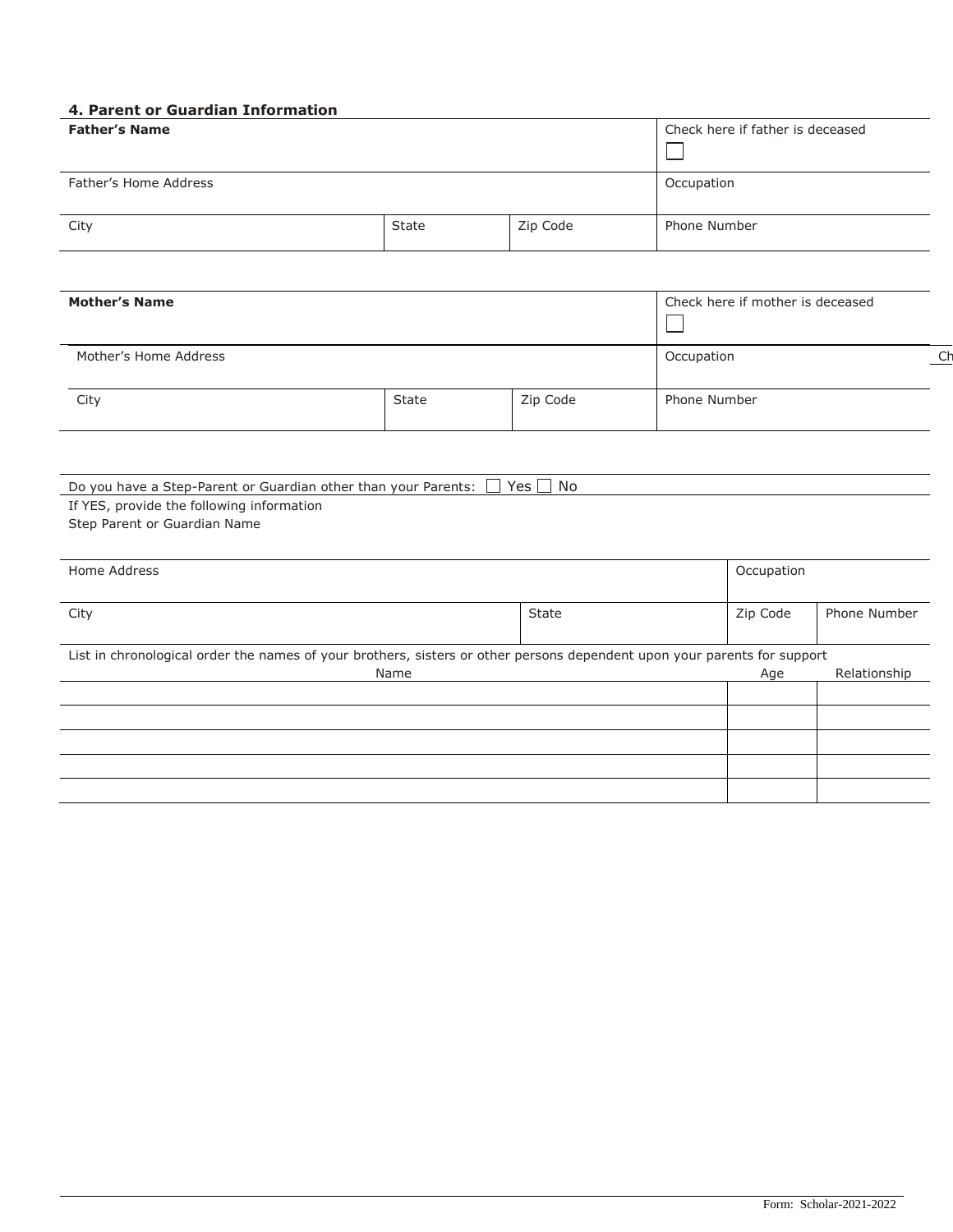#### **5. Applicant's Financial Statement Information**

The financial contribution of the applicant toward their own education is an important consideration in awarding this scholarship. The committee does not wish to penalize those students whose industry and careful planning have been a consideration in planning college attendance. The budget should be based on your first year of education. Your budget does not have to balance.

| <b>Income</b>   |                                                                                                            |    |
|-----------------|------------------------------------------------------------------------------------------------------------|----|
|                 | 1. Savings to date                                                                                         | 1. |
|                 | 2. Expected summer earnings                                                                                | 2. |
|                 | 3. Expected contribution from parents                                                                      | 3. |
|                 | 4. Earnings from part-time work                                                                            | 4. |
|                 | 5. Money from other sources:<br>Include gifts from friends, relatives<br>Education insurance, loans, other | 5. |
|                 | Scholarships. Etc.<br><b>Total Estimated Income</b>                                                        |    |
|                 |                                                                                                            |    |
| <b>Expenses</b> |                                                                                                            |    |
|                 | 1. Tuition and Incidental Fees                                                                             | 1. |
|                 | 2. Room and Board                                                                                          | 2. |
|                 | 3. Books and Supplies                                                                                      | 3. |
|                 | 4. Clothing                                                                                                | 4. |
|                 | 5. Incidental Expenses (Travel, Recreation)                                                                | 5. |
|                 | <b>Total Estimated Expenses</b>                                                                            |    |
|                 |                                                                                                            |    |

Explain any special personal family or financial situation you believe merits consideration: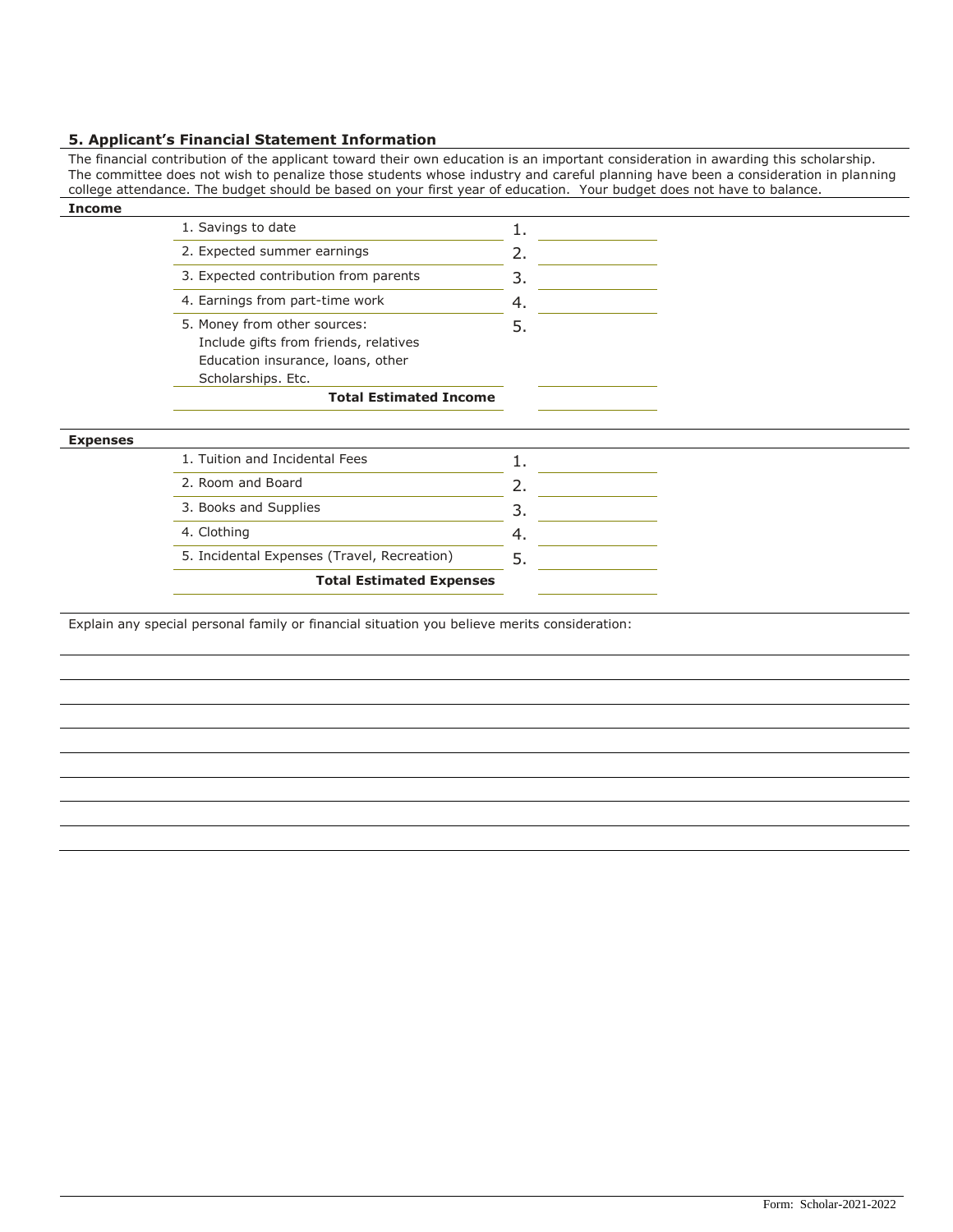#### **6. School, Church and Community Activity**

Using a resume outline format or spreadsheet list name, years involved, activities, positions, awards, recognitions and honors. NOTE: If all information will not fit on this sheet – State: See Section 9 for information in this area.

 **Example: - Resume Outline / To list information on spreadsheet – attach spreadsheet in Section 9.**

Student Council Member 9 /10 / 11 / 12 Offices Held Class Representative 9 / 10 Vice-President – 11 President – 12 Outstanding Awards & Recognition Outstanding Member Award – 10 Officer of the Year – 11

 Baseball 10 / 11 / 12 Play second base and catcher

Park Lane United Methodist Church Member 9 / 10 / 11 / 12 Youth Group Mission Trip – 10 / 11 Member Junior Choir – 10 / 11 / 12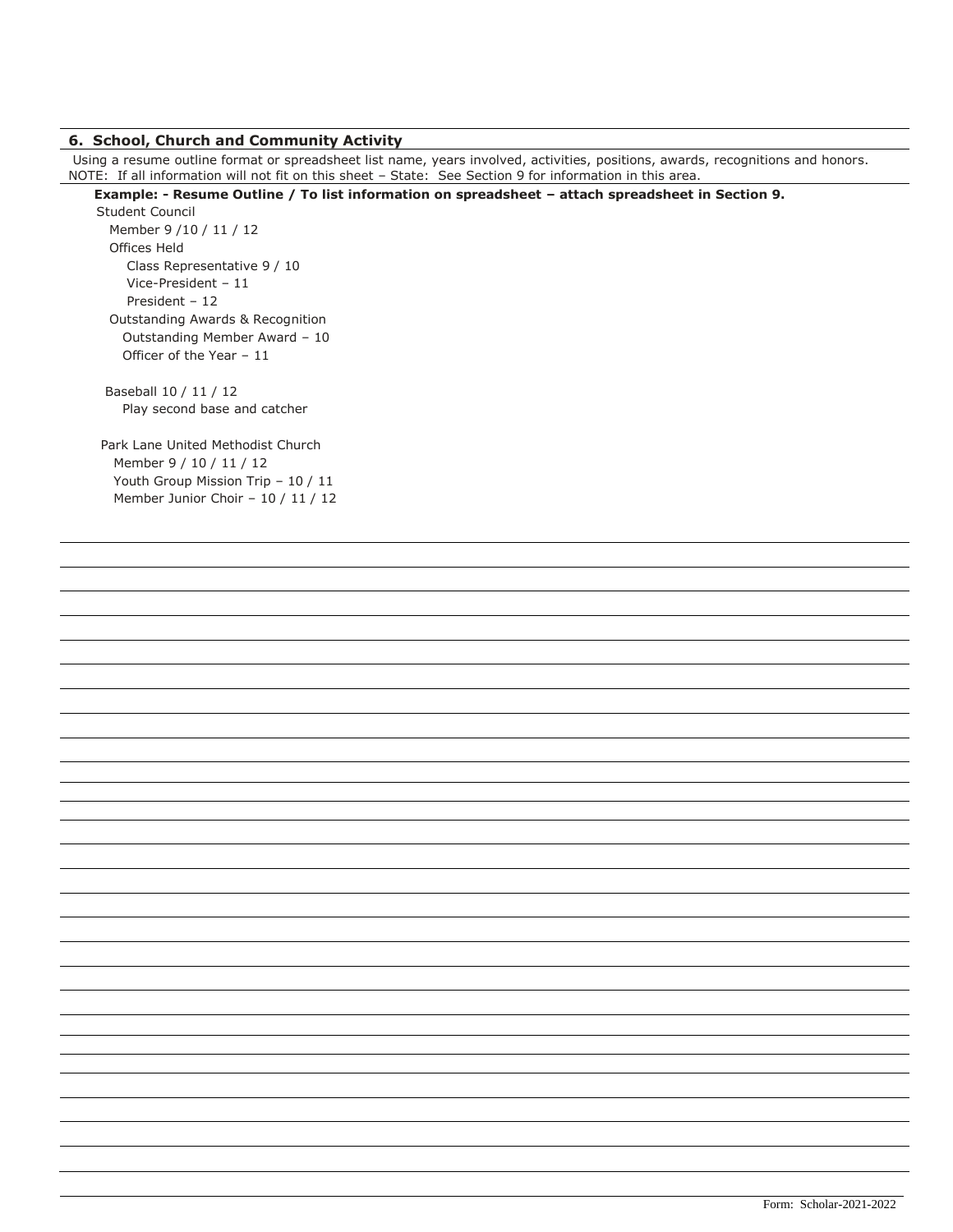#### **7. Employment**

Using a resume outline format or spreadsheet list the job, names of employers (including family business or self-employment), job duties, type of job (occasional, part-time, full-time, summer work, etc.) and pay you received, if any. NOTE: If all information will not fit on this sheet – State: See Section 9 for this information.

#### **Example – Resume Outline OR if using a spreadsheet – attach spreadsheet in Section 9.**

Park Lane United Methodist Church Part-time job Every two weeks as needed Lawn Maintenance – 10 / 11 Mow lawn Edge curbs Pick up trash / debris in yard and parking lot Pay Received \$50.00 per job Great Plains Coliseum Concession Stand Worker - 12 Part-time job When events held inside coliseum building Worked in concession stand Sold soft drinks, popcorn and candy Pay Received \$7.50 per hour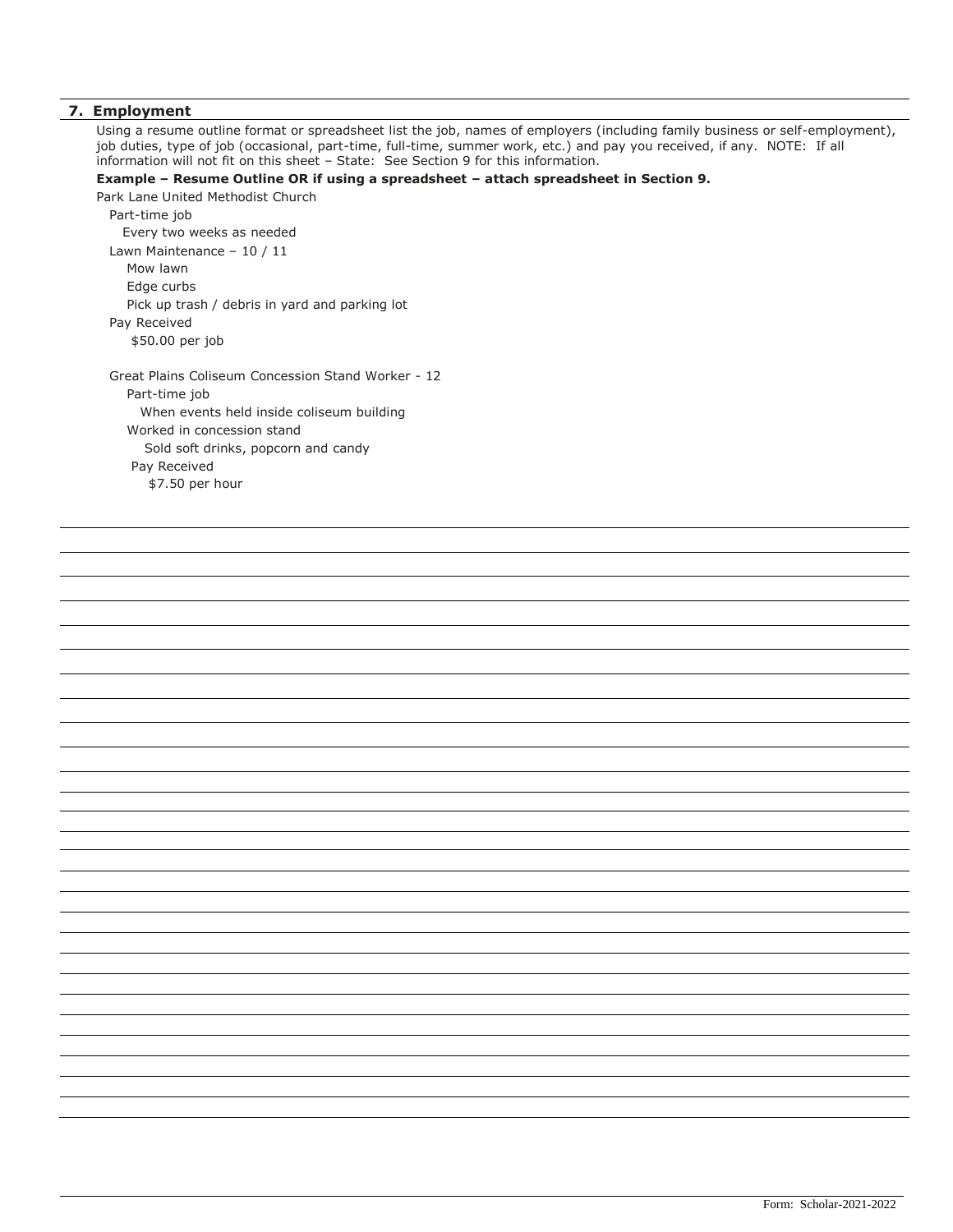# **Personal Statement**

Write (type or print) a statement of 300 to 500 words maximum, indicating your chosen field of college study. State your reasons for this choice and how this scholarship will impact your future. Include pertinent experiences, activities and accomplishments.

## **8.**